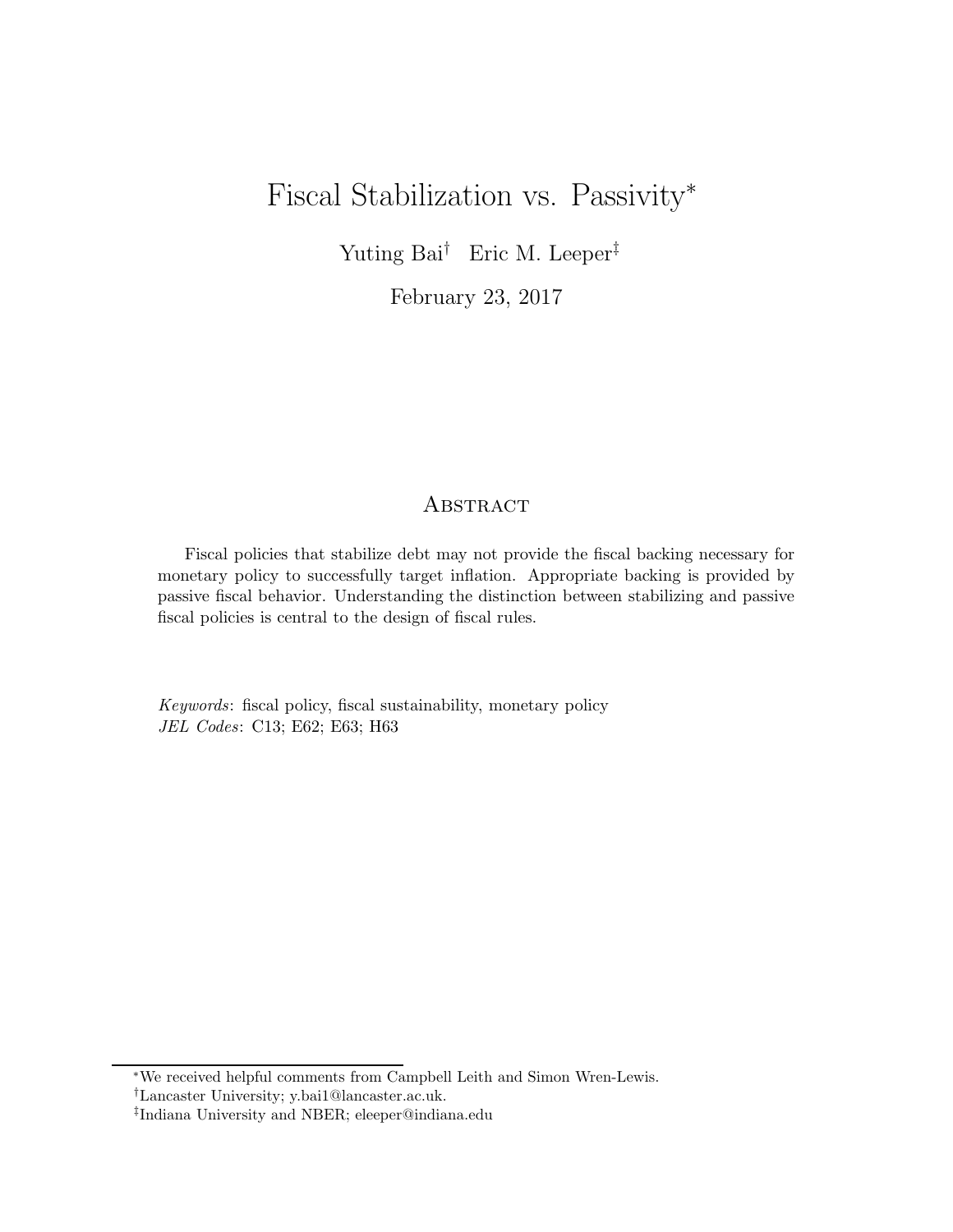#### 1 INTRODUCTION

Fiscal frameworks and associated fiscal rules are being designed with two objectives in mind: ensuring fiscal sustainability and providing some degree of countercyclical policy. The thinking behind this design is that with fiscal sustainability ensured, an independent central bank can pursue inflation targeting without fear that fiscal considerations will undermine its efforts to control inflation. [Portes and Wren-Lewis \(2014](#page-9-0)) thoughtfully discuss the considerations that underlie the fiscal rules countries are adopting.

This institutional design aims to insulate the central bank from the kinds of fiscal pressures that advanced economies have not experienced since the hyperinflations in Austria, Germany, Hungary, and Poland after World War I. Confronted with debts denominated in units of goods—gold or foreign currency—those countries resorted to printing fiat currency to generate real revenues—seigniorage [\[Sargent \(1986](#page-9-1))]. Memories of the spectacular failure of those policies continue to condition how macroeconomists frame monetary-fiscal policy interactions and continue to guide macroeconomic policy design.

Governments today, particularly in advanced economies but also in many emerging economies, do not primarily issue debt denominated in units of goods. Instead, the vast majority of government debt is nominal: government bonds are predominantly promises of payments in domestic currency—units of fiat money. The presence of nominal government debt introduces fresh channels for fiscal inflation that carry broad implications for monetary-fiscal interactions, implications that fundamentally alter the nature of price-level determination.

Designers of fiscal rules believe that by ensuring fiscal sustainability, the rules will permit monetary policy to achieve its flexible inflation targeting objectives. This perspective misapprehends the nature of price level determination. Fiscal sustainability may or may not be consistent with *passive* fiscal behavior.<sup>[1](#page-1-0)</sup> It is passive fiscal behavior that provides the fiscal backing necessary for the central bank to control inflation. For example, a contractionary open-market sale of government bonds raises nominal interest rates, including yields on government bonds. If the higher debt service is permitted to flow into more rapid growth in nominal debt with no prospect of eventually higher taxes—or primary surpluses, more generally—then bond holders will perceive that their wealth has increased and seek to convert that wealth into purchases of goods. This higher aggregate demand will ultimately *raise* the price level.<sup>[2](#page-1-1)</sup> For the monetary contraction to reduce inflation, higher debt service must portend higher taxes that eliminate the wealth effect from the monetary action.

Remarkably, the distinction between stabilizing and passive fiscal policy behavior does not appear in the monetary-fiscal policy interactions literature.

This note draws on Patinkin's [\(1974](#page-9-2), p. 16) observation that analyses that followed from [Keynes \(1936](#page-8-0)) tend to concentrate on "...the substitution effects, to the exclusion of the possible wealth—or real-balance—effect." This observation is equally true of the class of

<span id="page-1-0"></span><sup>&</sup>lt;sup>1</sup>[Leeper \(1991\)](#page-8-1) defines "active" and "passive" policy behavior. Essentially, an active policy authority is free to pursue its objective, whatever it might be, while a passive authority is constrained by private behavior and the behavior of the active authority to support the active authority's actions.

<span id="page-1-1"></span><sup>&</sup>lt;sup>2</sup>[Sims \(2011](#page-9-3)) calls this "stepping on a rake:" a higher nominal interest rate initially reduces inflation, but raises inflation once the wealth effect dominates. [Cochrane \(2016](#page-8-2)) explores the mechanism in detail. [Wallace \(1981](#page-9-4)) recognized the centrality of fiscal backing for monetary policy impacts.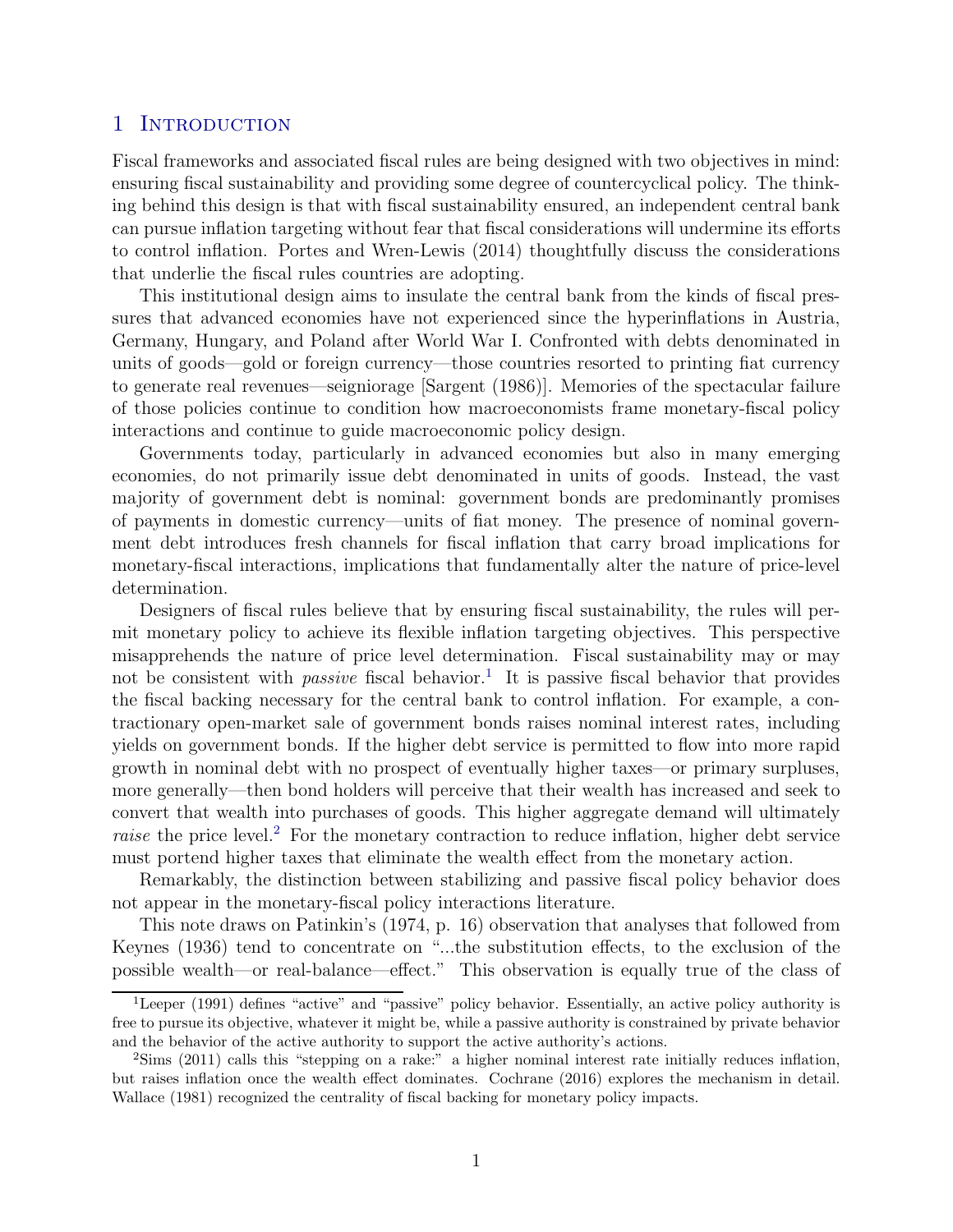new Keynesian models now in wide use by central banks and academics to study monetary policy [for example, [Woodford \(2003\)](#page-9-5)]. This note uses a simplified version of those models to illustrate that conventional effects of exogenous monetary policy actions require fiscal policy to neutralize monetary policy's wealth effects. That is, conventional monetary effects in dynamic models require passive fiscal behavior. Fiscal policy must not only be sustainable, it must also provide the right kind of fiscal backing for monetary policy to operate as the inflation targeting framework intends.

### 2 A Simple Model

Consider an infinitely-lived representative consumer who receives a constant endowment of goods each period in the amount  $y$  and derives utility only from consumption. The equilibrium real interest rate is constant at  $r = (1/\beta) - 1$  where  $0 < \beta < 1$  is the consumer's discount factor. The consumer makes a consumption-saving decision that produces the simple Fisher relation

<span id="page-2-0"></span>
$$
\frac{1}{R_t} = \beta E_t \frac{1}{\pi_{t+1}}\tag{1}
$$

where  $R_t$  is both the gross one-period nominal interest rate on nominal bonds bought at t and pay off in  $t+1$  and the monetary policy instrument, and  $\pi_{t+1}$  is the gross rate of inflation between t and  $t + 1$ . To derive [\(1\)](#page-2-0) we imposed equilibrium in the goods market,  $c_t = y - g$ , which assumes the government purchases a constant quantity of goods each period.

Monetary policy follows an interest rate rule that responds to inflation<sup>[3](#page-2-1)</sup>

<span id="page-2-4"></span>
$$
\frac{1}{R_t} - \frac{1}{R^*} = \alpha \left( \frac{1}{\pi_t} - \frac{1}{\pi^*} \right) \tag{2}
$$

where  $\pi^*$  is the inflation target and  $R^* = \pi^*/\beta$  is the nominal interest rate consistent with the inflation target. We assume  $\alpha \geq 0$ . Monetary policy is *active* when  $\alpha > \beta$  and *passive* otherwise.

Fiscal policy levies lump-sum taxes of  $\tau_t$  and sets purchases to be constant,  $g > 0$ . Government issues one-period nominal bonds,  $B_t$ , that satisfy the flow constraint

<span id="page-2-3"></span>
$$
\frac{B_t}{P_t} + \tau_t = g + \frac{R_{t-1}B_{t-1}}{P_t}
$$
\n(3)

where  $P_t$  is the aggregate price level.

A commonly-used fiscal rule can illustrate the distinction between stabilizing and passive fiscal behavior. Posit that tax deviations from steady state are proportional to deviations of real debt from steady state

<span id="page-2-2"></span>
$$
\tau_t - \tau^* = \gamma \left( \frac{B_{t-1}}{P_{t-1}} - b^* \right) \tag{4}
$$

where  $\tau_t$  is tax revenues,  $B_{t-1}$  is nominal debt outstanding at the beginning of t,  $P_{t-1}$  is the price level in period  $t-1$ , and  $\tau^*$  and  $b^*$  are steady state levels of revenues and real government debt. Assume that  $\gamma \geq 0$ .

<span id="page-2-1"></span><sup>3</sup>This is a simplified form of Taylor's [\(1993\)](#page-9-6) rule for monetary policy.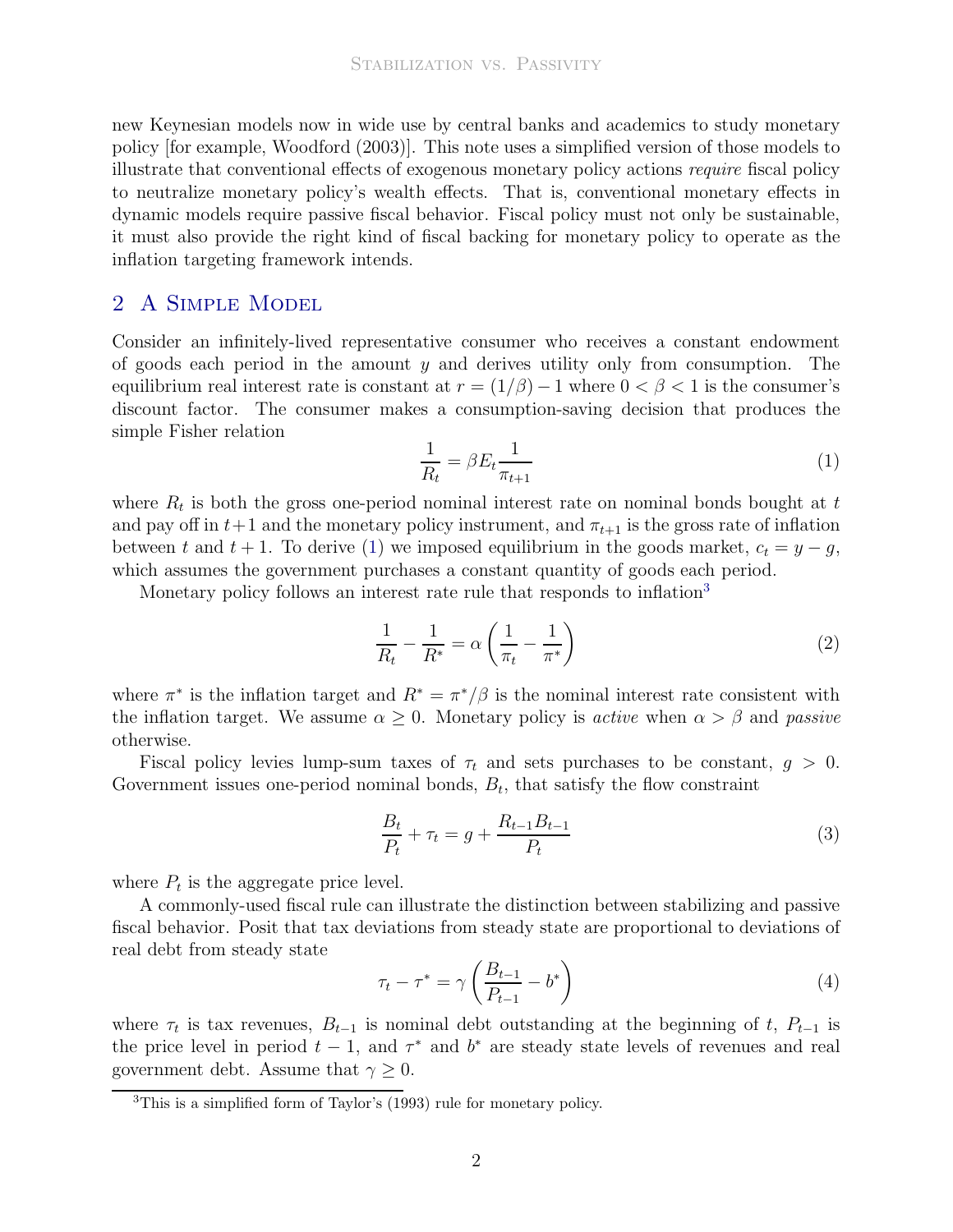#### 3 Stabilizing and Passive Fiscal Behavior

Combining [\(4\)](#page-2-2) with [\(3\)](#page-2-3) and defining real debt as  $b_t \equiv B_t/P_t$  yields

$$
b_t + (\tau^* - g) + \gamma (b_{t-1} - b^*) = \frac{R_{t-1}}{\pi_t} b_{t-1}
$$

Taking expectations conditional on information at  $t-1$ , imposing the Fisher relation, [\(1\)](#page-2-0), and simplifying gives the expected evolution of real debt<sup>[4](#page-3-0)</sup>

$$
E_{t-1}(b_t - b^*) = (\beta^{-1} - \gamma) (b_{t-1} - b^*)
$$
\n(5)

which implies that for  $T \geq t$ 

<span id="page-3-1"></span>
$$
E_t(b_T - b^*) = (\beta^{-1} - \gamma)^{T-t} (b_t - b^*)
$$
\n(6)

One of the household's necessary and sufficient conditions for optimality is the transversality condition

<span id="page-3-2"></span>
$$
\lim_{T \to \infty} \beta^{T-t} E_t b_T = 0 \tag{7}
$$

Evidently, the fiscal parameter  $\gamma$  figures prominently in ensuring this condition is satisfied. In fact, satisfaction of the transversality condition is how [Bohn \(1998](#page-8-3)) defines "sustainable" fiscal policy. It is clear from inspection of the debt evolution, [\(6\)](#page-3-1), that  $\gamma > 0$  ensures that the real value of debt is expected to grow at a rate less than  $1/\beta$  so that [\(7\)](#page-3-2) is satisfied.

With the tax rule in [\(4\)](#page-2-2), when  $\gamma > r = \beta^{-1} - 1$ , this tax rule accomplishes two things. First, when taxes are proportional to debt by a constant that exceeds the real interest rate, the revenue increase is sufficient both to cover the additional real debt service from higher debt and to retire some of the newly issued debt each period. That response ensures that debt is stable, eventually returning to steady state. Importantly, this first accomplishment entails stabilizing real government debt.

The second thing the tax rule in [\(4\)](#page-2-2) accomplishes involves the response of taxes to changes in the price level,  $P_{t-1}$ . The contractionary monetary policy example illustrates that for monetary policy to control inflation, fiscal policy must neutralize the wealth effects that monetary actions produce. When  $\gamma > 0$ , tax rule [\(4\)](#page-2-2) makes future taxes move inversely with the price level, so when a monetary contraction reduces inflation, the rule produces a higher path for tax revenues. To word this differently, passive fiscal policy delivers the fiscal backing necessary for monetary actions to affect inflation in the usual ways. That backing must take the form that fiscal contraction supports monetary contractions that reduce the price level. If those higher future taxes are not forthcoming, the monetary contraction must eventually raise the price level.

## 4 Stabilizing vs. Passive Fiscal Behavior

This discussion suggests that debt stabilization and passive fiscal behavior need not coincide, although setting  $\gamma > r$  in [\(4\)](#page-2-2) happens to deliver both outcomes. It is easy to construct examples of policies that stabilize debt, but do not provide the fiscal backing that passive policy delivers. And a policy may be passive but fail to stabilize debt. Both examples can come from the class of rules that [\(4\)](#page-2-2) describes.

<span id="page-3-0"></span><sup>&</sup>lt;sup>4</sup> The derivation uses the fact that in steady state  $\tau^* - g = (\beta^{-1} - \gamma)b^*$ .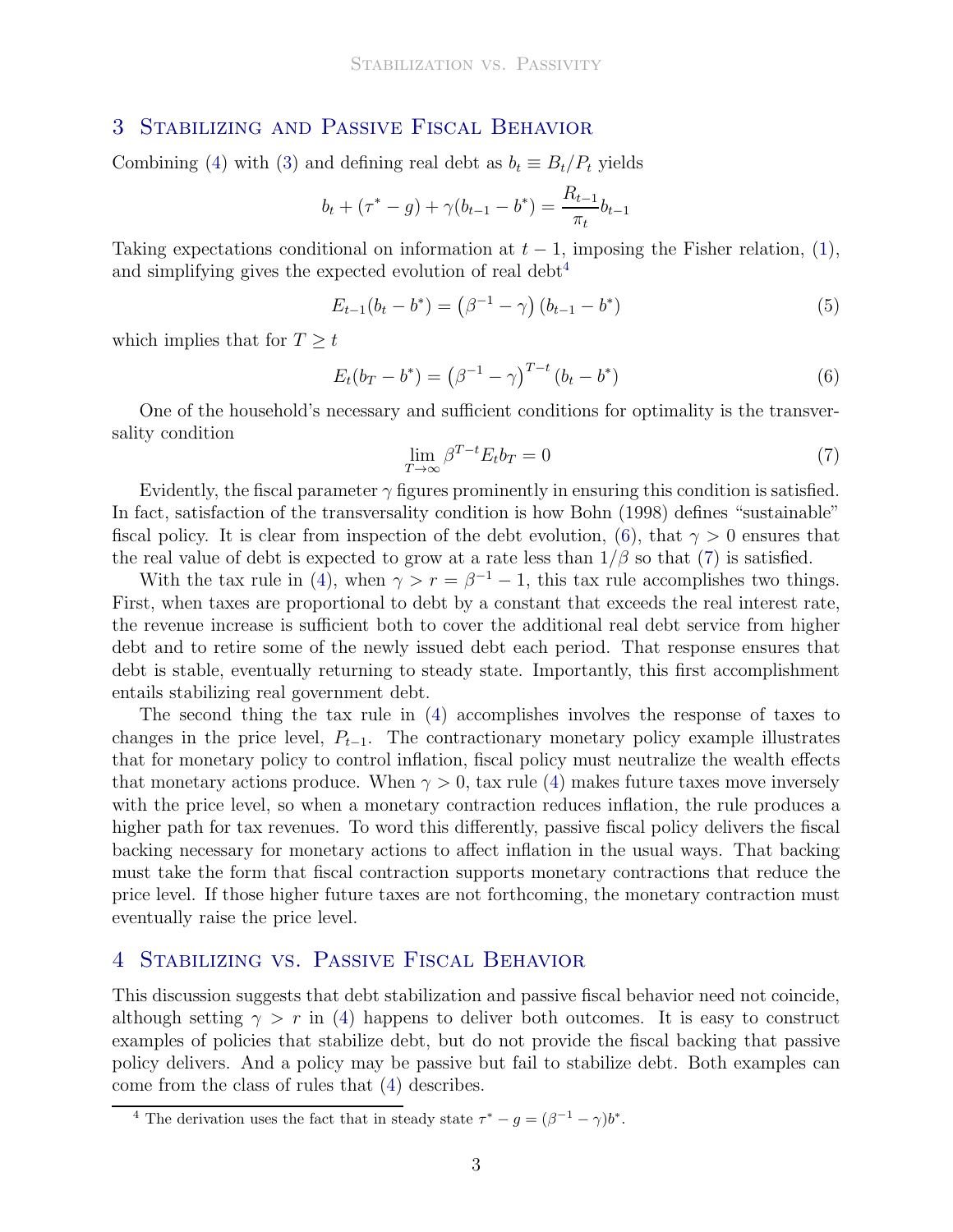#### 4.1 STABILIZING  $\Rightarrow$  PASSIVE

The clearest example of stabilizing, but non-passive fiscal policy sets the primary surplus at a positive constant each period,  $s > 0$ . This is an example of both a sustainable fiscal policy and an *active* fiscal policy that delivers a unique equilibrium price level. Set  $\gamma = 0$  so that  $\tau_t = \tau^*$  for all t and  $s = \tau^* - g$ .

After taking expectations and imposing the Fisher relation, the government's flow budget identity reduces to

$$
b_{t-1} = \beta E_{t-1}(b_t + s)
$$

which implies that

<span id="page-4-0"></span>
$$
b_t = b_{t-1} = b^* = \frac{\beta}{1 - \beta}s
$$
\n(8)

In this Fisherian model, a constant primary surplus implies that the real value of government debt is constant at its steady state value,  $b^*$ . Using  $(8)$  in  $(3)$  yields

<span id="page-4-1"></span>
$$
\frac{R_{t-1}B_{t-1}}{P_t} = \frac{1}{1-\beta}s
$$
\n(9)

With  $R_{t-1}$  and  $B_{t-1}$  predetermined at t, [\(9\)](#page-4-1) delivers a unique equilibrium positive price level so long as  $s > 0$ .

In this example, fiscal policy is clearly sustainable: real government debt is constant, so discounted debt converges to zero. But because taxes are unresponsive to the price level, fiscal policy does not provide the backing that monetary policy requires to affect inflation in the usual ways. As [\(9\)](#page-4-1) makes clear, if monetary policy increases the nominal interest rate at t, debt service rises at  $t + 1$ ,  $(R_t - 1)B_t$ . The household's higher interest receipts are not met with higher tax obligations, so the interest receipts raise nominal wealth. Converting that wealth into a higher path for consumption goods raises demand and the price level in  $t+1$ .

If monetary policy were to pursue an inflation target by setting  $\alpha > \beta$ , the monetary policy rule, [\(2\)](#page-2-4), together with the Fisher relation, [\(1\)](#page-2-0), imply that the bounded solution for inflation is  $\pi_t = \pi^*$  for all t, without any reference to fiscal behavior or the government's budget identity. Evidently, this solution for the price level,  $P_t = \pi^* P_{t-1}$ , will generally conflict with the solution in [\(9\)](#page-4-1) because the fiscal policy of a constant surplus, while sustainable, does not provide the necessary support for the central bank to successfully target inflation.

To see this in more detail, notice that when  $s > 0$ , [\(8\)](#page-4-0) and [\(9\)](#page-4-1) imply that  $1/\pi_t =$  $1/(\beta R_{t-1})$ , so the monetary policy rule becomes

$$
\frac{1}{R_t} - \frac{1}{R^*} = \alpha \left( \frac{1}{\beta R_{t-1}} - \frac{1}{\pi^*} \right)
$$

to deliver the difference equation in the nominal interest rate

<span id="page-4-2"></span>
$$
\frac{1}{R_t} = \frac{\alpha}{\beta} \frac{1}{R_{t-1}} - \frac{1}{\pi^*} (\alpha - \beta)
$$
\n(10)

If  $\alpha < \beta$ , this converges over time to  $1/R_t = \beta/\pi^*$ . But when the Taylor principle is satisfied,  $\alpha > \beta$  in this model,  $R_t$  and, therefore,  $\pi_t$  diverge over time unless the economy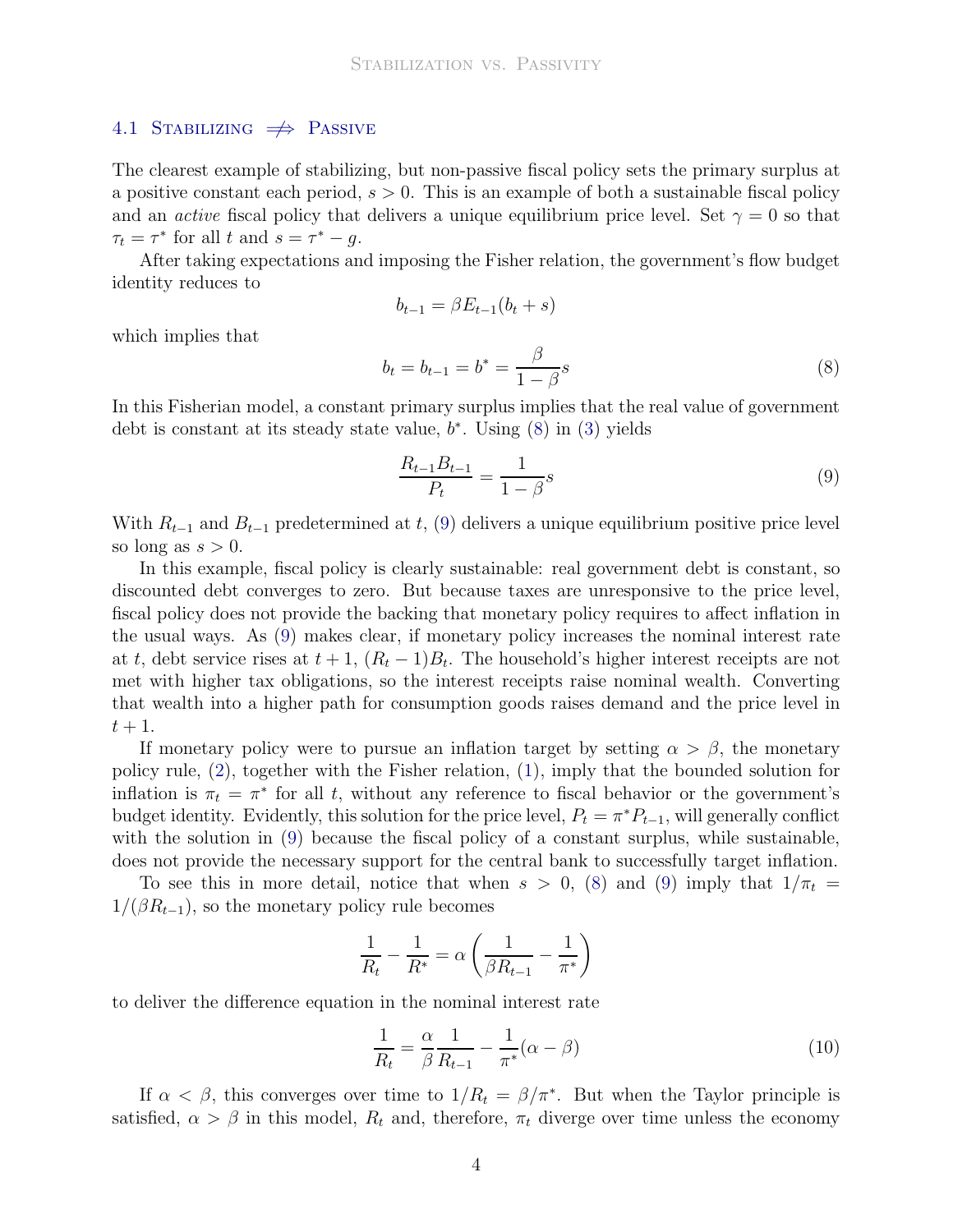starts in its steady state and is never perturbed. More precisely, if  $\alpha > \beta$ , then [\(10\)](#page-4-2) implies that the nominal interest rate and inflation either grow or shrink exponentially. In one direction lies hyperinflation; in the other direction the nominal interest rate eventually falls below any plausible lower bound. This is a version of the well-known result that if the primary surplus is constant, then a monetary policy that follows the Taylor principle will produce explosive inflation.[5](#page-5-0)

#### 4.2 PASSIVE  $\Rightarrow$  STABILIZING

Although of less practical interest in light of the fiscal rules countries are adopting, it is also possible for fiscal behavior to be passive, but not produce a stable process for real government debt.

If  $r > \gamma > 0$ , then as [Bohn \(1998\)](#page-8-3) and [Canzoneri, Cumby, and Diba \(2001\)](#page-8-4) show, fiscal policy is "sustainable" in the sense that the equilibrium debt process satisfies private agents' transversality conditions. But in this a rather special equilibrium, debt is not stable: the debt-output ratio grows without bound; the equilibrium requires access to tax revenues that can also grow without bound at the same rate that debt grows.<sup>[6](#page-5-1)</sup>

How can it be feasible for the debt-output ratio to grow without bound? The equilibrium hangs together only if there is no limit to the tax revenue that can be raised. Then, when interest payments on the debt grow at rate  $r$ , bond holders' income also grows at rate  $r$ . A government that has access to non-distorting taxes simply extracts that growing interest income to finance the growing debt stock.<sup>[7](#page-5-2)</sup> Of course, if the economy faces a fiscal limit because economic or political considerations constrain tax collection—then government debt cannot grow faster than the economy forever. Those considerations call for setting  $\gamma > r$ , as much of the literature assumes, and passive fiscal behavior also stabilizes debt.

#### 5 Fiscal Rules

A reading of fiscal rules that countries have adopted raises concerns about whether, if followed, those rules will provide the fiscal backing necessary for monetary policy to control inflation. Existing rules focus exclusively on fiscal sustainability, with some limited scope for countercyclical actions. By concentrating on how fiscal choices should react to real economic developments, the rules do not explicitly build in the responses to changes in the price level or other nominal variables that passive behavior requires.

Fiscal rules have become commonplace among both advanced and emerging economies. [Bova, Kinda, Muthoora, and Toscani \(2015](#page-8-5)) reports on de jure fiscal arrangements for 89 countries. Members of the European Union, for example, agreed to a "fiscal compact" in 2012 that calls on signatories to adopt fiscal rules that deliver general government budgets that are balanced or in surplus [\[European Central Bank \(2012,](#page-8-6) p. 101)]. Country-specific medium-term fiscal objectives must be consistent with the balanced budget rule, though

<span id="page-5-0"></span><sup>&</sup>lt;sup>5</sup>[Loyo \(1999](#page-8-7)) uses this combination of active monetary and active fiscal policies to explain Brazilian inflation in the late 1970s and early 1980s.

<span id="page-5-1"></span><sup>&</sup>lt;sup>6</sup>In his empirical work with U.S. data, [Bohn \(1998](#page-8-3)) brings economic growth into the analysis and concludes that U.S. data imply dynamic inefficiency—the growth rate exceeds the real interest rate on government bonds—so that  $\gamma > 0$  is sufficient to deliver a bounded debt-GDP ratio.

<span id="page-5-2"></span><sup>7</sup>[McCallum \(1984](#page-8-8)) may be the first to obtain this result in a general equilibrium setting.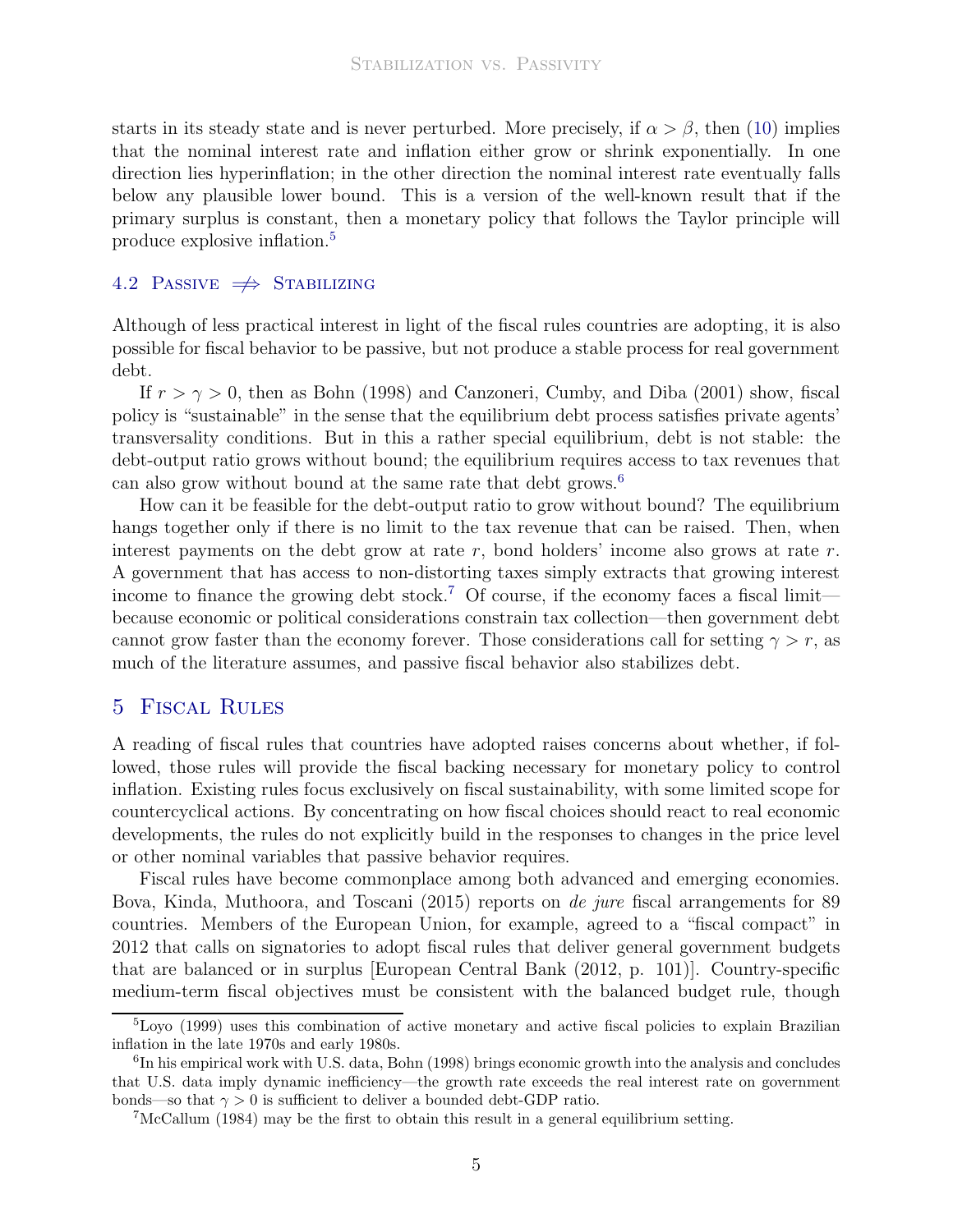in "exceptional circumstances" a country may deviate from those objectives. Countries must adopt "automatic correction mechanisms" to bring deficits and debt in line with the medium-term objectives.

To provide further flavor for prevailing fiscal rule, we briefly describe key features of the fiscal rules that Germany, Switzerland, Sweden, and the United Kingdom have adopted.

Adopted in 2009, the German debt brake restricts structural deficits to no more than 0.35 percent of GDP for the federal government and 0 percent for the Länder governments [Mayer and Stähler (2009), [Deutsche Bundesbank \(2011](#page-8-10)), and [Federal Ministry of Finance](#page-8-11) [\(2015](#page-8-11))]. Deficits are permitted over the cycle symmetrically, but only automatic stabilizers are allowed. Any divergence between actual and planned expenditure is booked to a control account, which under certain conditions triggers immediate budget policy actions. The rules seem to be having their desired effects. After peaking at about 81 percent of GDP in 2010, debt has been steadily falling [Eurostat]. Its general government, which includes federal, state and local, and social security funds, has recorded positive net lending since 2014. German government bond yields have been extremely low; even the 10-year yield was negative for much of 2016.

Switzerland adopted similar debt control through a permanently balanced budget rule that is applied each year [\[Bodmer \(2006](#page-8-12)) and [Danninger \(2002](#page-8-13))]. Since 2003, any deviations of actual spending from the adjusted pre-determined spending ceiling, are accumulated in a notional "compensation account" and are required to be corrected within three years. The Swiss debt brake was fully implemented in 2006: debt immediately started to fall from a peak of 51 percent of GDP in 2003 to under 35 percent of GDP since 2010. Since 2015, the Swiss general government budget has been balanced. Over that same period, Swiss government bond yields have been negative along nearly the entire yield curve, while consumer price inflation has been significantly below the Swiss National Bank's 2 percent target, averaging 0.26 percent from 2009 to 2016.

Sweden adopted a ceiling on non-interest expenditures of the central government in 1997 [\[Swedish Government \(2011](#page-9-7))]. This ceiling is coupled with a net lending—surplus inclusive of interest expenses—target specified as a percentage of GDP. The surplus target was 1 percent from 2000 to 2016; in June 2016 seven out of eight political parties in Sweden agreed to reduce the target to 1/3 percent of GDP starting in 2019 [\[National Institute of Economic Research](#page-8-14) [\(2016](#page-8-14))]. Local governments must balance their budgets. Along with the new surplus target is a debt anchor at 35 percent of GDP, which implies that deviations of debt from target are treated symmetrically. Like Switzerland, Swedish government debt has fallen fairly steadily since 2000, while inflation has been below target, and zero coupon nominal bond yields have been negative.

Since 2010, the United Kingdom has also been aiming to satisfy a balanced budget rule that would achieve cyclically-adjusted current balance by the end of the third year of the rolling, five-year forecast period, and a debt rule targeting a falling public sector net debt-to-GDP ratio, supplemented by a predetermined welfare ceiling [\[HM Treasury \(2014](#page-8-15))]. So far, the U.K. has not achieved these goals: figures from the Office for Budget Responsibility show that by Maastricht treaty definitions, debt rose to 87.6 percent of GDP, though the deficit fell to 4 percent of GDP in fiscal year 2015–2016. In contrast to Sweden and Switzerland, U.K. CPI inflation averaged 2.2 percent from 2009 to 2016, close to the Bank of England's target.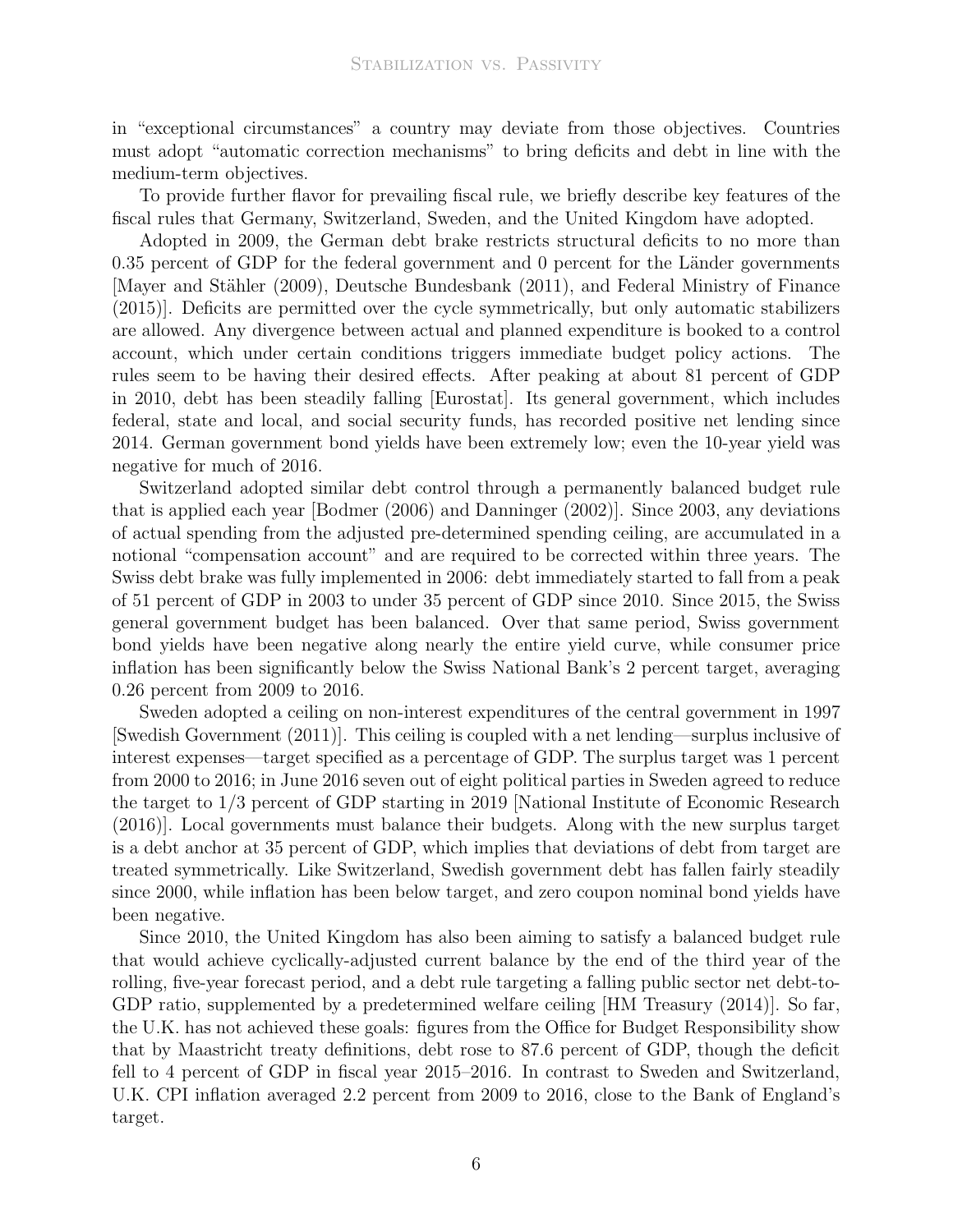# 6 Concluding Remarks

The overarching objectives of all these adopted rules is debt reduction with eventual debt stabilization. The rules seem clearly designed to solve political economy problems that lead to chronic fiscal deficits and elevated levels of government debt. Aside from some provisions for automatic stabilizers, the rules are not state contingent in the manner that passive behavior prescribes. Support for monetary policy is implicit, but appears only in the form of stabilizing debt at a low level to remove any pressure on the central bank to help with fiscal financing.

The discussion in the last section and the evidence presented is, at best, merely suggestive that adopted fiscal rules do not passively support monetary policy. While it is possible, as Mayer and Stähler (2009) do, to characterize debt-brake rules as passive, it is not at all clear whether, in practice, fiscal authorities actually behave passively. The rhetoric of governments is nearly lexicographic in debt reduction and stabilization.

Two types of future research may shed light on whether it is feasible for central banks to achieve their inflation targets under current fiscal rules. First, theory needs to deliver empirically verifiable predictions of how an economy behaves if inflation targeting is coupled with fiscal behavior that does not consistently provide appropriate fiscal backing. Simple theory, like that above, makes dire predictions of explosive inflation or deflation, which we do not observe. Second, detailed analysis of actual fiscal actions and their rationale may help us to identify the rules that fiscal authorities actually follow. No fiscal authority obeys the simple rules that are currently embedded in theoretical and empirical models of policy.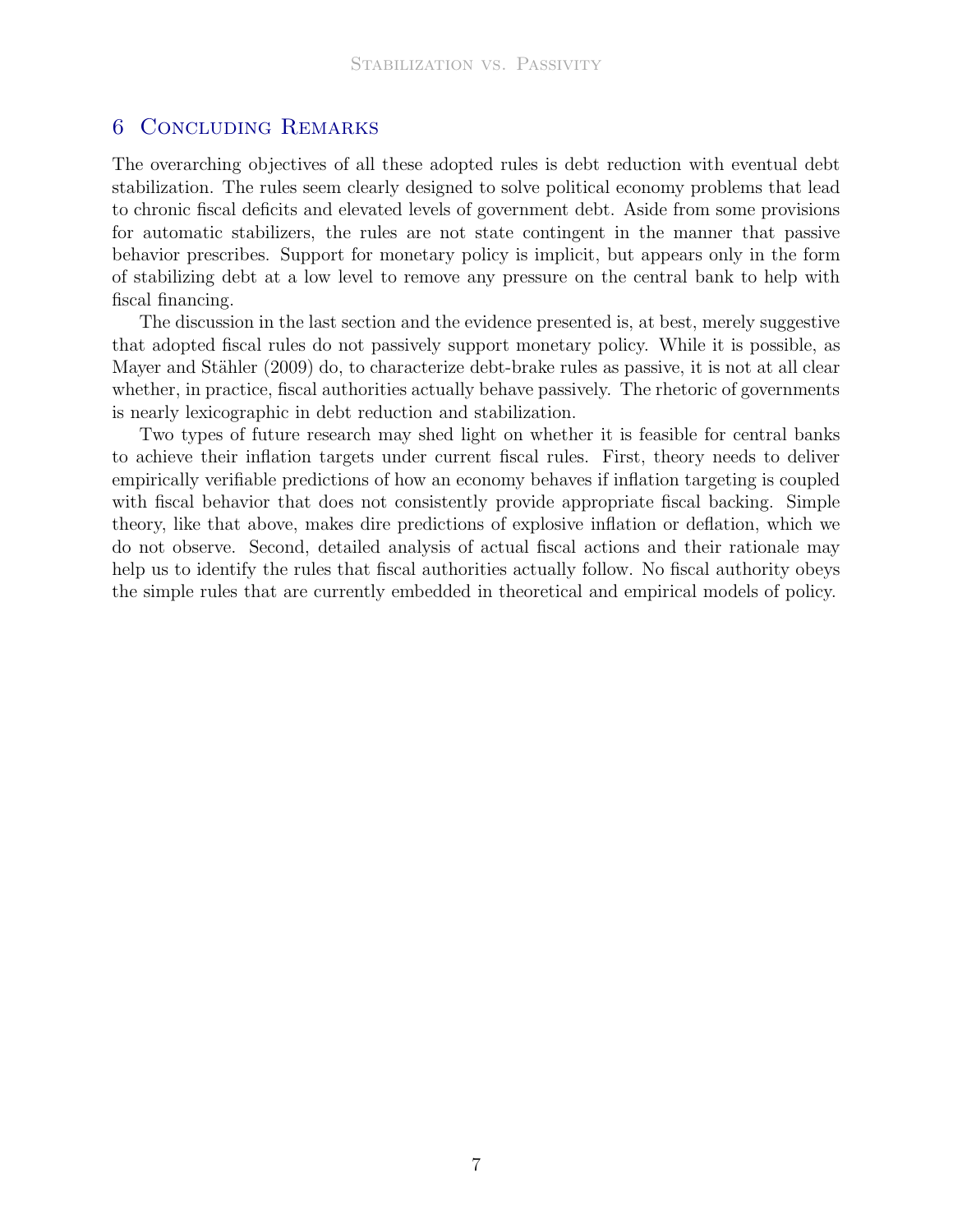## **REFERENCES**

- <span id="page-8-12"></span>Bodmer, F. (2006): "The Swiss Debt Brake: How it Works and What Can Go Wrong," Schweizerische Zeitschrift für Volkswirtschaft und Statistik, 142(3), 307–330.
- <span id="page-8-3"></span>BOHN, H. (1998): "The Behavior of U.S. Public Debt and Deficits," Quarterly Journal of Economics, 113(3), 949–963.
- <span id="page-8-5"></span>Bova, E., T. Kinda, P. Muthoora, and F. Toscani (2015): "Fiscal Rules at a Glance," Manuscript, International Monetary Fund, April.
- <span id="page-8-4"></span>Canzoneri, M. B., R. E. Cumby, and B. T. Diba (2001): "Is the Price Level Determined by the Needs of Fiscal Solvency?," American Economic Review, 91(5), 1221–1238.
- <span id="page-8-2"></span>Cochrane, J. H. (2016): "Stepping on a Rake: Replication and Diagnosis," Manuscript, Hoover Institution, December.
- <span id="page-8-13"></span>Danninger, S. (2002): "A New Rule: "The Swiss Debt Brake"," IMF Working Paper WP/02/18, January.
- <span id="page-8-10"></span>DEUTSCHE BUNDESBANK (2011): "The Debt Brake in Germany—Key Aspects and Implementation," Monthly Report, October.
- <span id="page-8-6"></span>EUROPEAN CENTRAL BANK (2012): Monthly Bulletin. March.
- <span id="page-8-11"></span>Federal Ministry of Finance (2015): "Germany's Federal Debt Brake," Public Relations Division, March.
- <span id="page-8-15"></span>HM Treasury (2014): Charter for Budget Responsibility: Autumn Statement 2014 Update. HM Treasury, London.
- <span id="page-8-0"></span>Keynes, J. M. (1936): The General Theory of Employment, Interest and Money. Macmillan, London.
- <span id="page-8-1"></span>Leeper, E. M. (1991): "Equilibria Under 'Active' and 'Passive' Monetary and Fiscal Policies," Journal of Monetary Economics, 27(1), 129–147.
- <span id="page-8-7"></span>Loyo, E. (1999): "Tight Money Paradox on the Loose: A Fiscalist Hyperinflation," Manuscript, Harvard University.
- <span id="page-8-9"></span>MAYER, E., AND N. STÄHLER (2009): "The Debt Brake: Business Cycle and Welfare Consequences of Germany's New Fiscal Rule," Deutsche Bundesbank Discussion Paper No. 24/2009.
- <span id="page-8-8"></span>McCallum, B. T. (1984): "Are Bond-Financed Deficits Inflationary?," Journal of Political Economy, 92(February), 123–135.
- <span id="page-8-14"></span>NATIONAL INSTITUTE OF ECONOMIC RESEARCH (2016): The Swedish Economy, August. Stockholm.